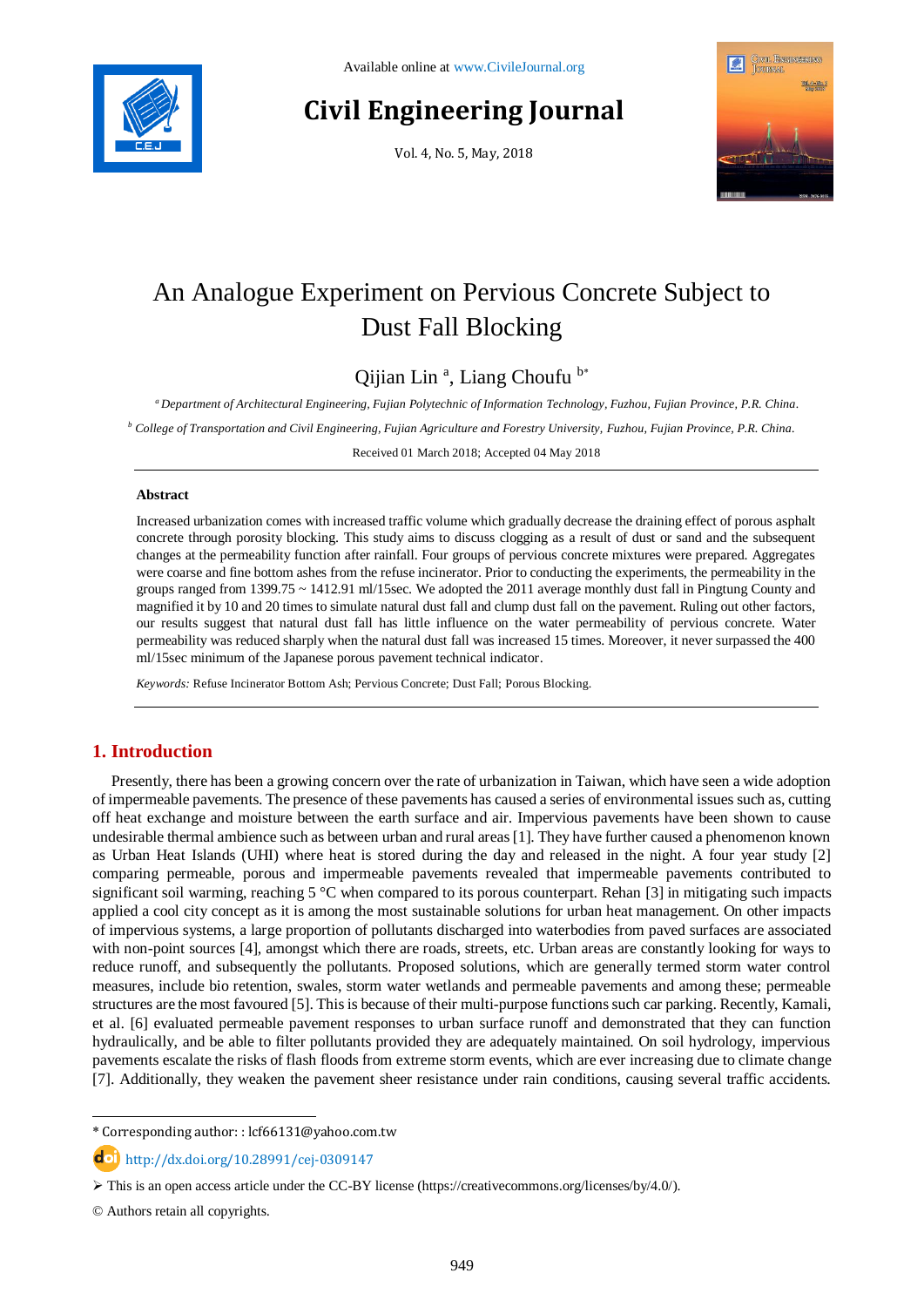#### *Civil Engineering Journal* Vol. 4, No. 5, May, 2018

Against this backdrop, engineers seek alternative strategies to guard and repair the global natural systems. A general pavement system comprises top permeable concrete layer on top of a sub base coarse aggregate layer and subgrade layer, although in some cases configurations may vary [8]. Pervious pavements (either permeable asphalt mixture or concrete), which allow water to infiltrate into the underlying soil are among such alternatives. Pervious concrete has been mainly reserved for high loading construction, while permeable asphalt mixture is widely adopted in light loading such as walkways due to their shorter life span. The more voids in their structure leads to more infiltration, which compromises their strength. Lian and Zhuge [9] through an experimental investigation developed a type of permeable concrete with enhanced strength to mitigate the aforementioned weakness. A more recent evaluation of permeable pavements [10] identified 3 key weaknesses of such innovation; inconvenient maintenance, increased clogging probability and low strength and durability. In redressing the clogging effects, Winston, et al. [11] evaluated 8 small scale and full scale maintenance techniques which included removal of the uppermost 2 cm of fill material, mechanical street sweeping, regenerative air street sweeping, vacuum street sweeping, hand-held vacuuming, high pressure washing, and milling of porous asphalt. Suction techniques were found superior. Brunetti, et al. [12] applied numerical methods to analyse the hydraulic behaviour of permeable pavements with the purpose of designing high quality permeable pavement systems.

Nonetheless, permeable pavements still offer a wider range of benefits; water retention, surface cooling, drainage enhancement etc. In the present study, we discuss clogging as a result of dust or sand (Figure 1 and Figure 2 show porous asphalt blocking due to sand obstruction and closing-up caused by vehicle load) that eventually hinders the drainage function of pervious pavements. In situ infiltration evaluation over a 4 year period [13] revealed that despite a decrease in infiltration rates of the permeable pavements, rates were still four to five times higher than average storm intensity in the studied area. Results demonstrated the suitability of numerical applications in describing the hydraulic behaviour of pavement systems.



**Figure 1. Picture of Sand Blocking Figure 2. Picture of Closing-up**

The dust or sand is brought to pavements by wind, vehicles and worn out aggregates, while rainfall and runoff water bring these particles to pores [14]. Subsequently, the evaporation process will leave behind sediment particles blocking the pores. We simulate the blockage and rainfall, and use water permeability test to observe the performance change in permeability. Specific objectives of the study include determining physical properties of the refuse incinerator bottom ash; mix different coarse or fine aggregates of refuse incinerator bottom ash based on different ratios and discuss the relationship between different porosity rates influence on the dust fall blocking; and finally, conduct blocking test of natural dust fall and clump dust fall on the specimens to observe the change in water permeability after rainfall simulation.

## **2. Methodology**

#### **2.1. Experimental Design**

The research uses coarse and fine aggregates of the refuse incinerator bottom ash because it possesses advantages such as light-weight, good shape, high porosity, etc. It can effectively reduce costs and may cut down waste residues. However, there has been no relevant standards or research in Taiwan to determine the influence and severity of blocking to the environment. So the research simulates blocking of pervious concrete pavement and the influence of rainfall, and then uses the water permeability test to observe changes in water permeability. Configurations summary of the pervious concrete applied are shown in [Table 1](#page-2-0) and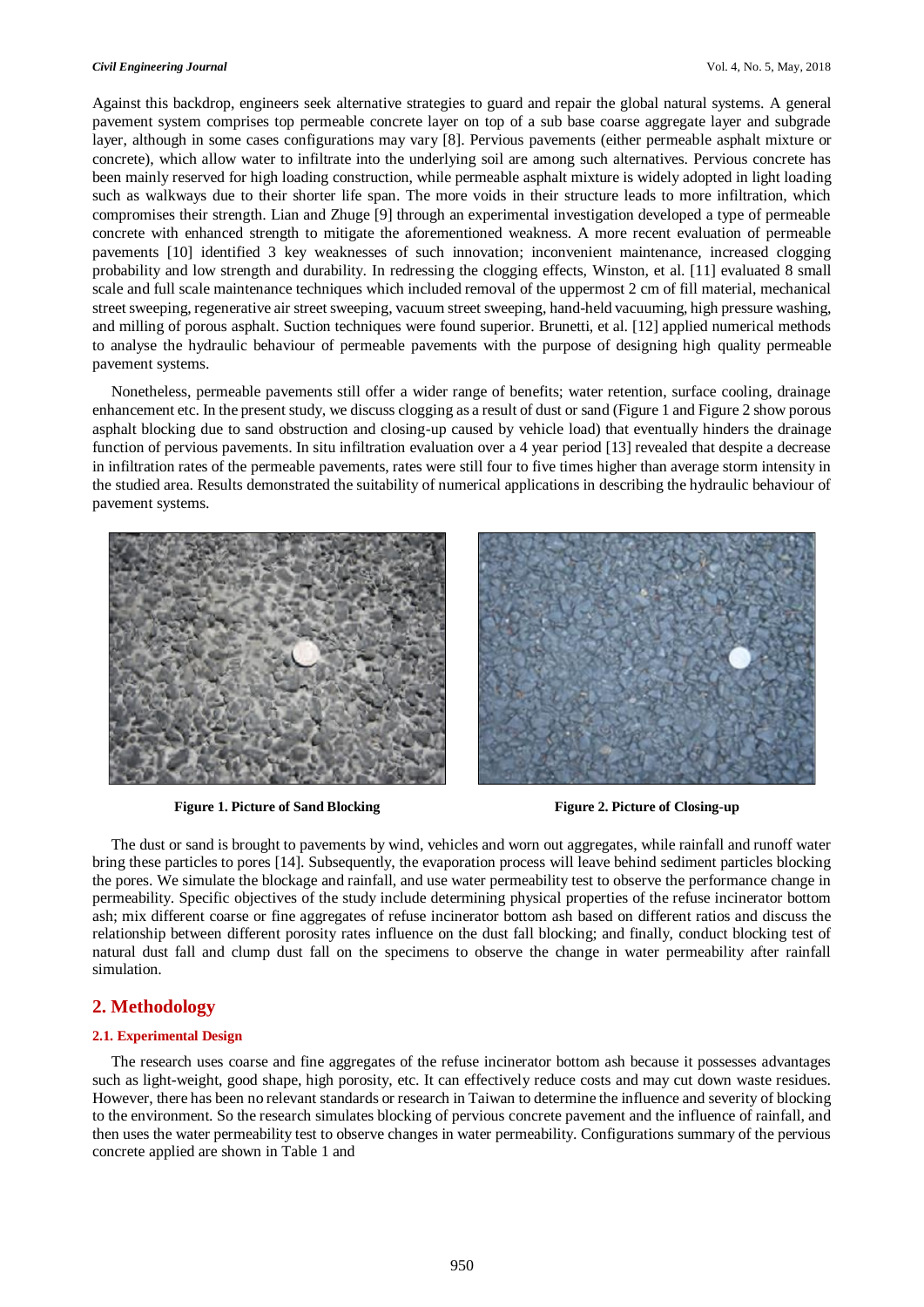**[a\)](#page-2-1)**





<span id="page-2-0"></span>**[Figure 3](#page-2-1)**. Coarse aggregate diameters ranged between 12.5 ~ 19 mm and 4.75 ~ 12.5 mm, while fine aggregates were between  $2.36 \sim 4.75$  mm and  $0.6 \sim 2.36$  mm.

|     |                      |             | <b>Coarse Aggregate Diameter (mm)</b> | Fine Aggregate Diameter. (mm) |                 |       |
|-----|----------------------|-------------|---------------------------------------|-------------------------------|-----------------|-------|
| No. | <b>I-type Cement</b> | $12.5 - 19$ | $4.75 - 12.5$                         | $2.36 - 4.75$                 | $0.6 \sim 2.36$ | Water |
| A   | 200                  | 400         | 880                                   | 160                           | 160             | 84.6  |
| B   | 200                  | 400         | 1200                                  | $\overline{\phantom{a}}$      | ٠               | 84.6  |
|     | 130                  | 800         | 800                                   | $\overline{\phantom{a}}$      | ۰               | 55    |
|     | 130                  | 400         | 1200                                  | $\overline{\phantom{a}}$      | ٠               | 55    |

**Table 1. Proportions of Pervious Concrete**

<span id="page-2-1"></span>**a)**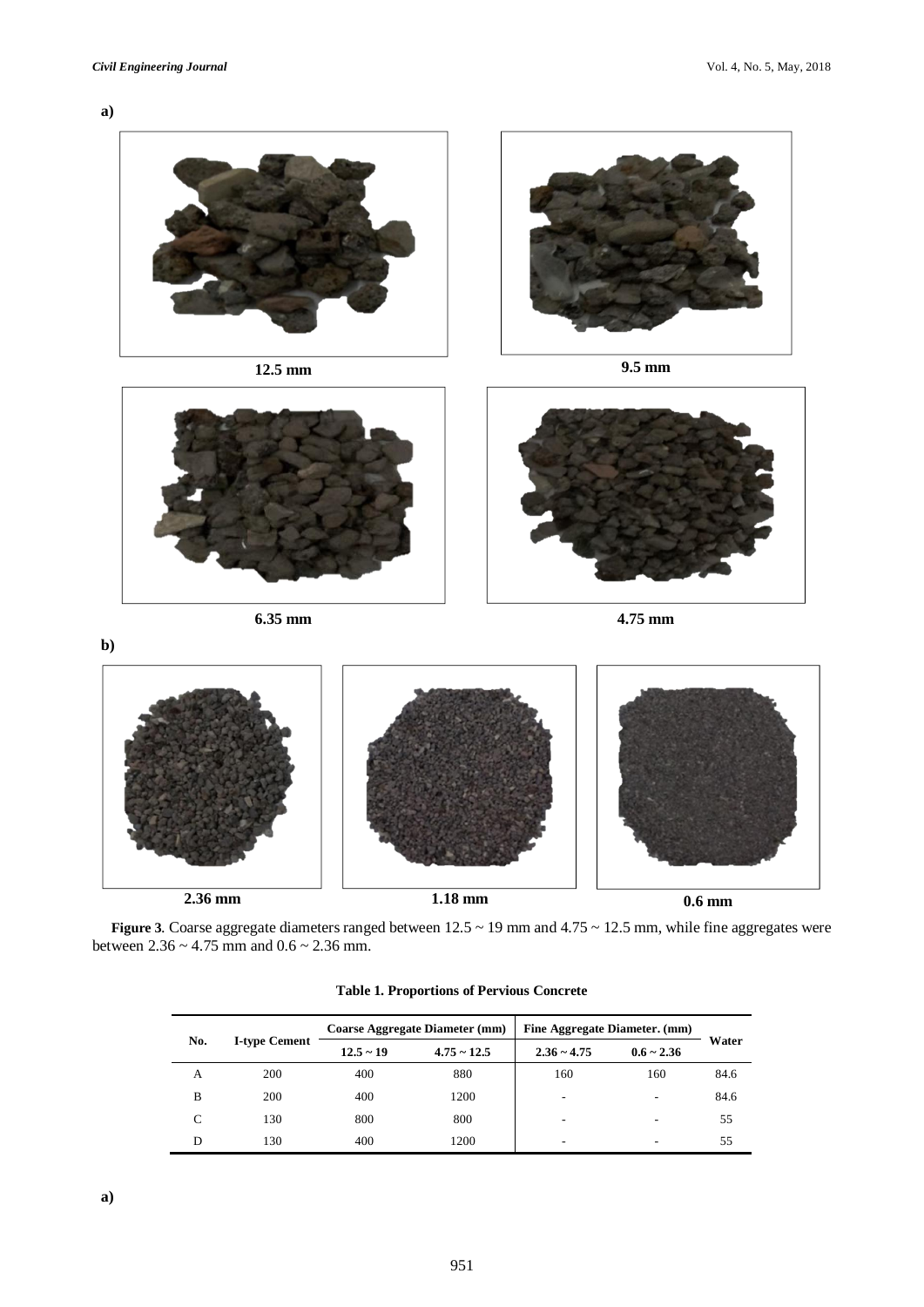**b)**





**6.35 mm 4.75 mm**



**Figure 3. Picture of a) Coarse and b) Fine Aggregates**

## **2.2. Specimen Blocking Test Procedure**

To simulate the natural dust fall landing process, tapping was used and the test device is shown in [Figure 4.](#page-4-0) It entailed bricks, wood panels, nylon ropes and rubber blocks. The height of the platform was 16 bricks and the inner distance between the two bricks wall was 0.75 m. The nylon ropes are tied to 1 m on either sides. After fixing the height and spacing, the percussion force can be stabilized with each tap. The simulated dust agglomerate landing is directly filled with dust on the test piece. Airborne particles are relatively small; hence, clay was used to simulate dust fall. Clay chunk was pulverized into fine powder using a ball grinding machine [\(Figure 5\)](#page-4-1). This machines employs two circular plates where by one is fixed and the other rotates to perform precise grinding. Hydraulic pressures within the system determine the grinding loads. Generally, fall-out dust particles are greater than 10µm in diameter, and street dust particles have an average diameter of 220 to 515  $\mu$ m (0.22 ~ 0.515 mm) [15], in which the minimum particle is about 0.15 mm, the opening of #100 sieve. Thus, a #100 sieve was used to simulate natural dust fall seen i[n Figure 6.](#page-4-2) To simulate the natural dust, fall off, the sieve was tapped such that 10 times dust fall (17.2 g) was attained. To conduct a rainfall simulation, we applied 4.095 litres of water 5 times on a 15 cm<sup>2</sup> testing area which is equivalent to 0.819 litres of water each time. For this purpose (i.e. rainfall simulation), a pressure sprayer shown in [Figure 7](#page-4-3) was used through a styrofoam as illustrated by [Figure 8.](#page-4-4) The specimen was then oven dried for 1 hour to ensure that dust sticks on the specimen via the viscosity of the clay. This procedure was repeated twenty times, equalling the quantity of monthly average dust fall laid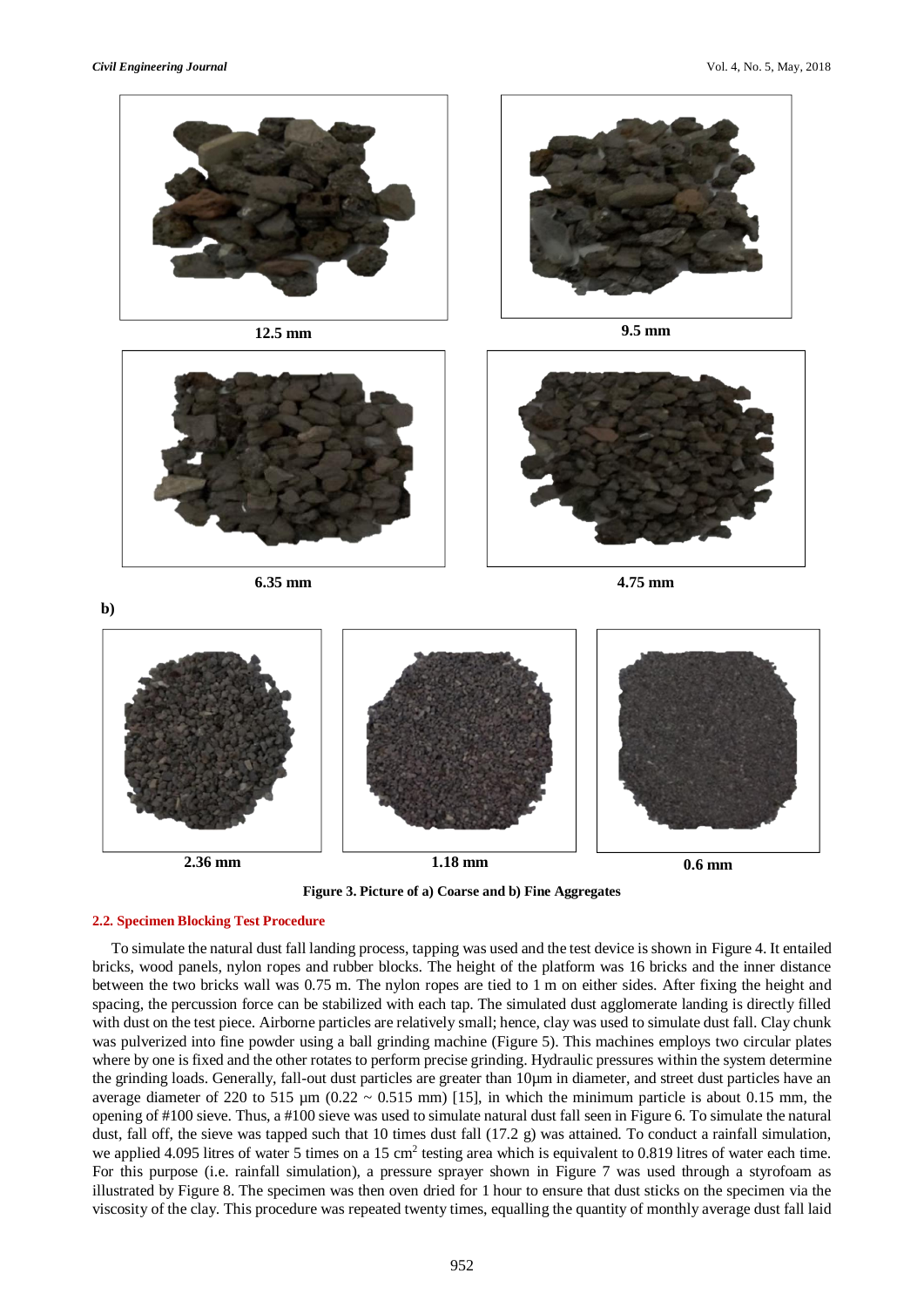#### *Civil Engineering Journal* Vol. 4, No. 5, May, 2018

on a surface of a pervious concrete.





**Figure 4. Front View of Dust Fall Figure 5. Ball-type Grinding Machine**

<span id="page-4-0"></span>

<span id="page-4-1"></span>

**Figure 6. Red Clay Evenly Figure 7. Pressured Sprayer**

<span id="page-4-3"></span><span id="page-4-2"></span>

**Figure 8. Rainfall Simulation by Styrofoam Sealing**

## <span id="page-4-4"></span>**3. Results and Discussion**

### **3.1. Basic Physical Properties of Refuse Incinerator Bottom Ash**

Aggregates make up the main portion of pervious concrete; therefore, the aggregate's basic physical properties control the pervious concrete performance. [Table 2](#page-4-5) shows the basic physical properties of the coarse and fine aggregates of the incinerator bottom ash. Since the bottom ash has higher porosity than those of general aggregates, its absorption capacity is certainly higher. Henceforth, to minimize the effects of high absorption capacity on the designed water-cement ration, aggregates were cautiously prepared to near saturation.

| Table 2. Basic Physical Properties - General Aggregate vs. Bottom Ash |  |
|-----------------------------------------------------------------------|--|
|-----------------------------------------------------------------------|--|

<span id="page-4-5"></span>

| Aggregate | SSD sp. gr. | <b>Absorption Capacity</b><br>$\frac{9}{6}$ | Dry Rodded Unit Wt<br>$(kg/m^3)$ | Water Absorption in 30 min<br>$\frac{9}{6}$ |
|-----------|-------------|---------------------------------------------|----------------------------------|---------------------------------------------|
|           |             |                                             |                                  |                                             |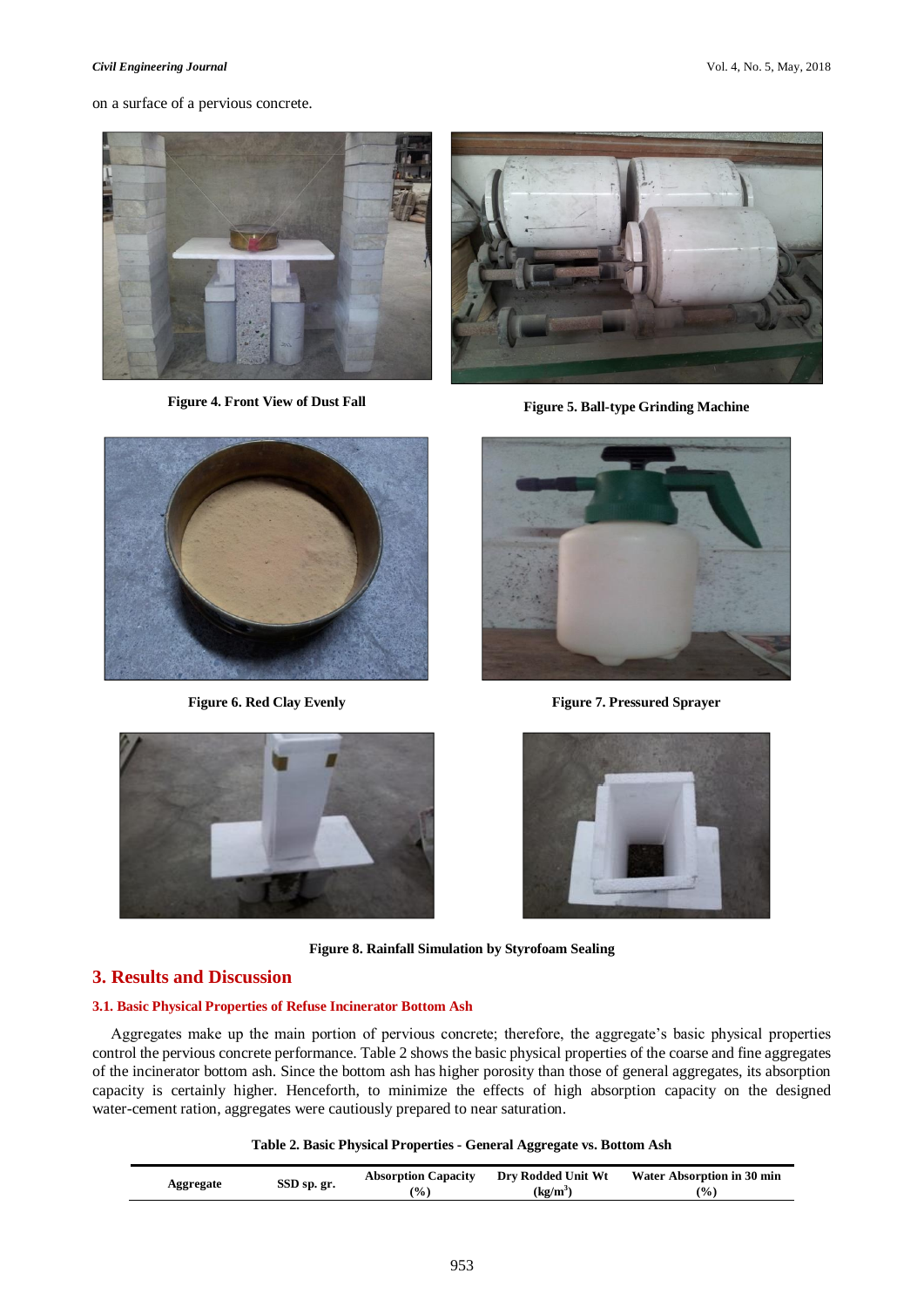| General - Coarse    | 2.62 | 0.7 | 1631 | -   |
|---------------------|------|-----|------|-----|
| General - Fine      | 2.68 | 1.8 | 1616 | -   |
| Bottom Ash - Coarse | 2.36 | 5.3 | 1266 |     |
| Bottom Ash - Fine   | 2.23 | 9.2 | 1125 | 4.2 |

#### **3.2. Result of Porosity Rate and In-Situ Water Permeability Test**

The average porosity of pervious concrete is shown in [Table 3.](#page-5-0) Generally, groups (B, C and D) without fine aggregates had higher porosity when compared with (A). Although Group B does not contain fine aggregate, its cement ratio is higher than those of Groups C and D. The increase in cement ratio increased the aggregate contact with the cement paste. The increase in binding agent and aggregate contact area can reduce the porosity. Consequently, Group A used more cement and fine aggregate since its porosity rate was the lowest. Prior to the dust fall test, we conducted an in-situ water permeability test [\(Figure 9\)](#page-5-1). The peripheral area was sealed by oil-based clay and the specimen was in total direct contact with the base plate to make sure the 4 corners were sealed with oil-based clay. The test results are shown in [Table 5](#page-6-0) and 6. All the groups, A to D, exceeded the minimum 400ml/15sec requirement of Japanese porous pavement technical indicator. The relationship between porosity rate and water permeability is shown in [Figure 10.](#page-6-1)  Generally speaking, larger porosity rates result in higher water permeability and vice versa.

| Table 3. Average Porosity Rate of Each Group |  |
|----------------------------------------------|--|
|----------------------------------------------|--|

<span id="page-5-0"></span>

| Group | <b>Coarse Aggregate</b><br>(kg/m <sup>3</sup> ) | <b>Fine Aggregate</b><br>$(kg/m^3)$ | <b>Cement</b><br>$(kg/m^3)$ | <b>Porosity Rate</b><br>$(\%)$ |
|-------|-------------------------------------------------|-------------------------------------|-----------------------------|--------------------------------|
| А     | 1280                                            | 320                                 | 200                         | 24.6                           |
| B     | 1600                                            | 0                                   | 200                         | 27.4                           |
| C     | 1600                                            | 0                                   | 130                         | 27.7                           |
| D     | 1600                                            | 0                                   | 130                         | 28.1                           |

<span id="page-5-1"></span>

**Figure 9. In-situ Water Permeability Test Apparatus**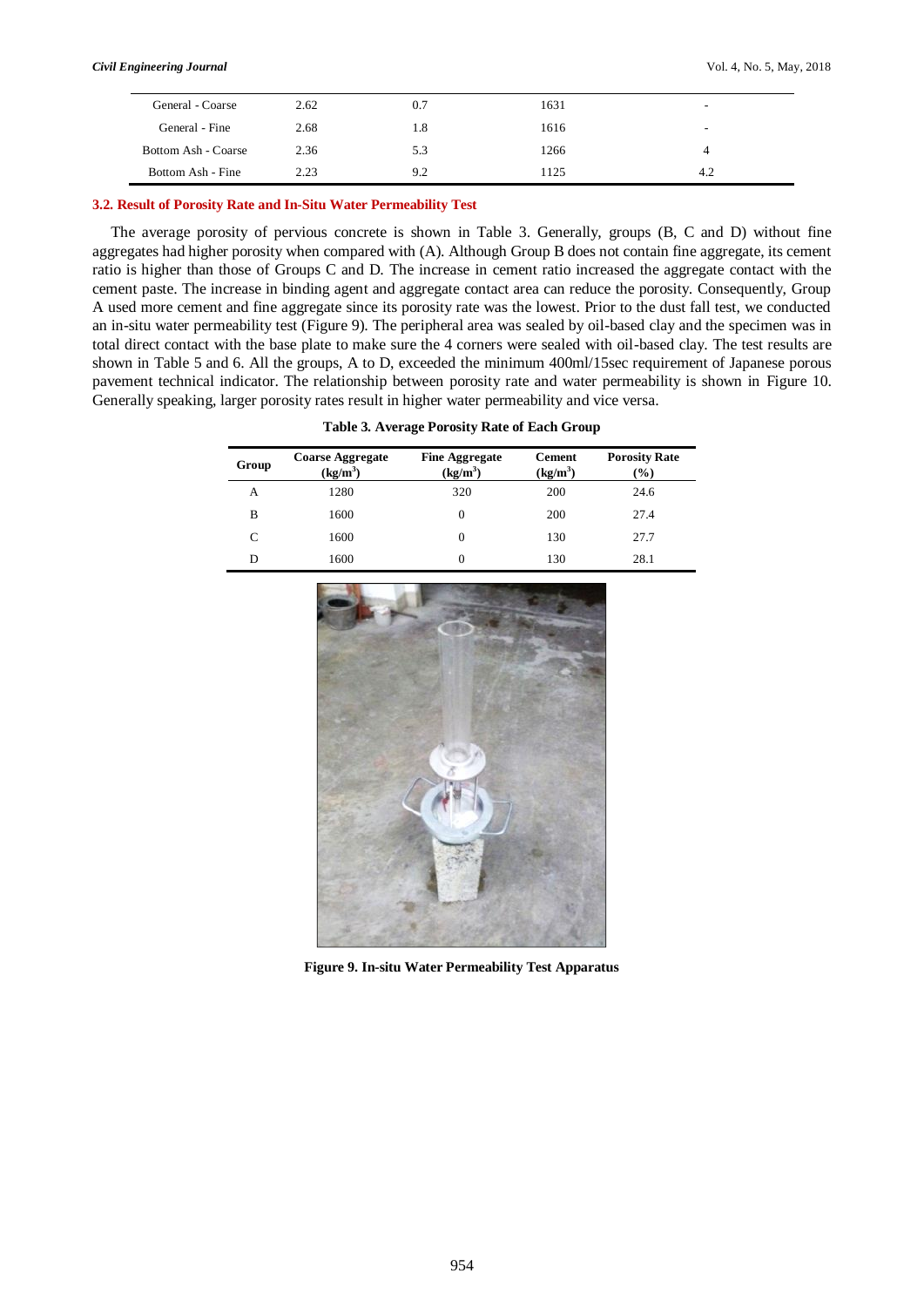

**Figure 10. Relationship between Porosity Rate and Water Permeability**

#### <span id="page-6-1"></span>**3.3. Result of Tapping Dust Fall Test**

There is currently no fixed standard to specify the test procedure, so in this study we utilized the foregoing designed test platform to simulate the dust fall. A #100 sieve was used as a dust-fall simulation apparatus and the test dust (i.e. clay) was evenly applied on the screen. A dust-fall simulation had 100 tapings, and weights were taken at every 10<sup>th</sup> tap. From the 3 simulation tests conducted we obtained an average of 3.61 g dust fall on to the specimen surface [\(Table 4\)](#page-6-2). After confirming the feasibility of the method applied, which yielded almost similar quantities of average monthly natural dust fall, 10 and 20 times natural dust fall test were conducted.

| Table 4. Dust Fall Quantity after Tapping (Unit: g) |  |  |  |
|-----------------------------------------------------|--|--|--|
|-----------------------------------------------------|--|--|--|

<span id="page-6-2"></span>

| Group   | Tapping Count (10) |      |      |      |      |      |      |      |             |      |      |
|---------|--------------------|------|------|------|------|------|------|------|-------------|------|------|
|         | 0.47               | 0.51 | 0.50 | 0.41 | 0.40 | 0.37 | 0.29 |      | $0.16$ 0.19 | 0.16 | 3.46 |
| П       | 0.74               | 0.54 | 0.55 | 0.40 | 0.34 | 0.32 | 0.23 | 0.19 | 0.26        | 0.18 | 3.75 |
| Ш       | 0.55               | 0.45 | 0.52 | 0.46 | 0.36 | 0.33 | 0.26 | 0.23 | 0.23        | 0.23 | 3.62 |
| Average | 0.59               | 0.50 | 0.52 | 0.42 | 0.37 | 0.34 | 0.26 | 0.19 | 0.23        | 0.19 | 3.61 |

<span id="page-6-0"></span>

|                                   | No.            | $\mathbf{A}$ | B       | $\mathbf{C}$ | D       | <b>Rainfall Simulation (kg)</b> |
|-----------------------------------|----------------|--------------|---------|--------------|---------|---------------------------------|
|                                   |                |              |         |              |         |                                 |
|                                   | $\mathbf{1}$   | 3.5          | 3.5     | 3.1          | 3.3     | 0.819                           |
|                                   | $\overline{c}$ | 3.7          | 3.5     | 3.4          | 3.7     | 0.819                           |
| Dust Fall                         | 3              | 3.2          | 3.2     | 3.6          | 3.1     | 0.819                           |
| (g)                               | $\overline{4}$ | 3.3          | 3.8     | 3.5          | 3.3     | 0.819                           |
|                                   | 5              | 3.3          | 3.4     | 3.7          | 3.4     | 0.819                           |
|                                   | Total          | 17.0         | 17.4    | 17.3         | 16.8    | 4.095                           |
| Pre-Test Permeability (ml/15sec)  |                | 1399.75      | 1415.11 | 1422.94      | 1412.91 | $\overline{\phantom{0}}$        |
| Pre-Test Weight (kg)              |                | 18.322       | 18.589  | 18.774       | 18.193  |                                 |
| Post-Test Permeability (ml/15sec) |                | 1403.01      | 1408.52 | 1419.59      | 1426.32 | ٠                               |
| Post-Test Weight (kg)             |                | 18.137       | 18.346  | 18.604       | 18.067  |                                 |

**Table 5. Test Result – 10 Times Monthly Dust Fall Simulation**

<span id="page-6-3"></span>**Table 6. Test Result – 20 Times Monthly Dust Fall Simulation.**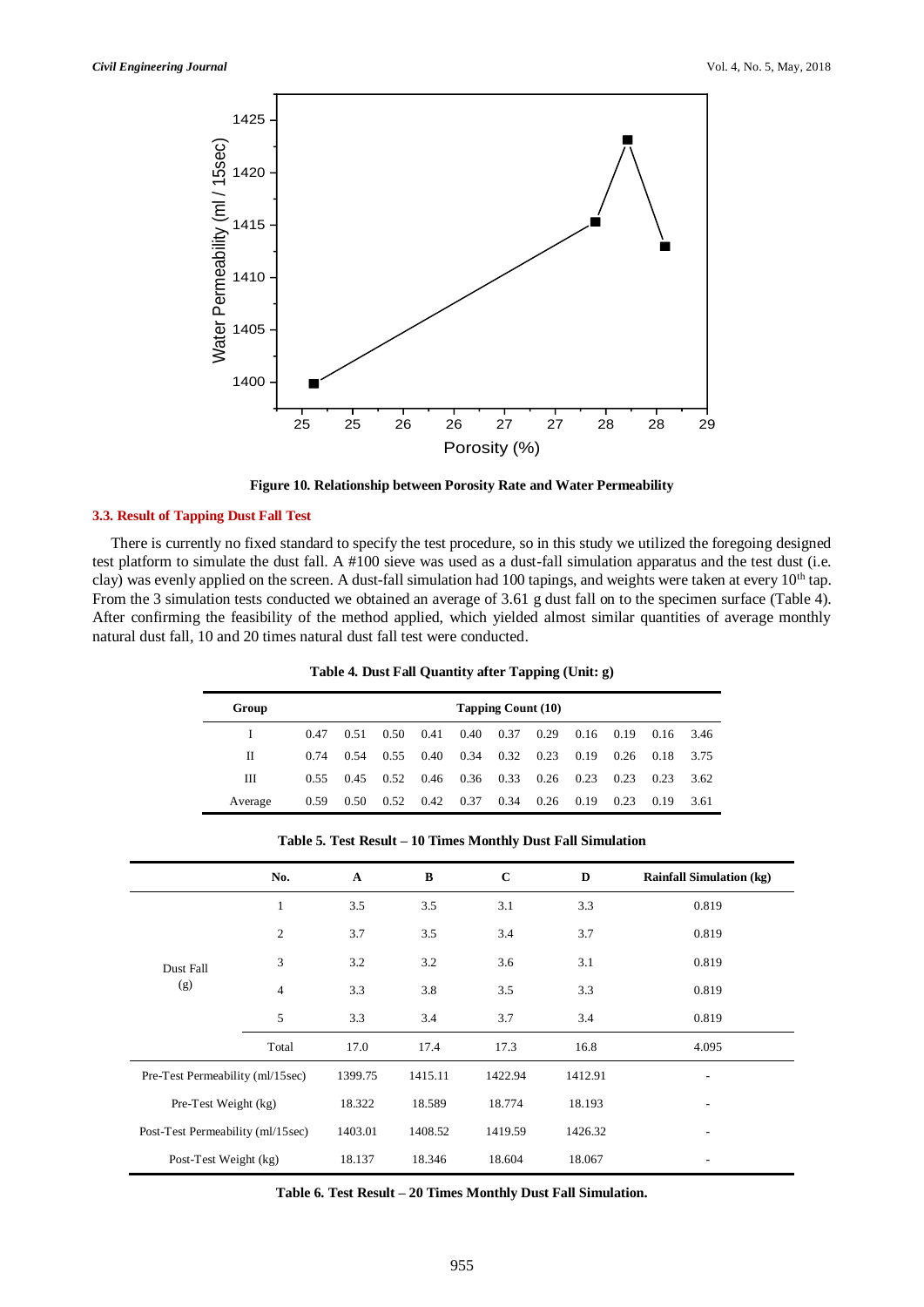|                                   | No.                   | $\mathbf{A}$ | $\, {\bf B}$ | $\mathbf C$ | D       | <b>Rainfall Simulation (kg)</b> |
|-----------------------------------|-----------------------|--------------|--------------|-------------|---------|---------------------------------|
|                                   | $\mathbf{1}$          | 3.8          | 3.6          | 3.7         | 3.3     | 0.819                           |
|                                   | 2                     | 3.1          | 3.3          | 3.4         | 3.5     | 0.819                           |
| Dust Fall                         | 3                     | 3.3          | 3.6          | 3.5         | 3.8     | 0.819                           |
| (g)                               | $\overline{4}$        | 3.5          | 3.4          | 3.6         | 3.6     | 0.819                           |
|                                   | 5                     | 3.7          | 3.2          | 3.4         | 3.4     | 0.819                           |
|                                   | Total                 | 17.3         | 17.1         | 17.6        | 17.6    | 4.095                           |
| Pre-Test Permeability (ml/15sec)  |                       | 1403.01      | 1408.52      | 1419.59     | 1426.32 |                                 |
| Pre-Test Weight (kg)              |                       | 18.137       | 18.346       | 18.604      | 18.067  | ٠                               |
| Post-Test Permeability (ml/15sec) |                       | 1397.59      | 1414.01      | 1422.96     | 1428.62 | $\overline{\phantom{a}}$        |
|                                   | Post-Test Weight (kg) | 17.997       | 18.223       | 18.521      | 17.913  |                                 |

Monthly dust fall quantity of Pingtung County was 1.72 ton/km<sup>2</sup> in 2011, so its 10 times is 17.2 g. Since from a tapping group we can obtain 3.61 g dust fall, 17.2 g dust fall can be obtained by 5 cycles of tapping. Referring to the rainfall record of Pingtung Station, Central Meteorological Bureau (from October 2010 to March 2011), the simulated rainfall on the tested specimen is 4.095 kg. A pressured sprayer [\(Figure 7\)](#page-4-3) was used for the simulation, and the quantities of the applied dust and permeability of the specimens before and after rainfall for 10 times monthly dust fall simulation is shown in [Table 5.](#page-6-0) Relationship between porosity and permeability of pervious concrete is shown i[n Figure 10.](#page-6-1) All the groups, A to D, exceeded the minimum 400 ml/15sec requirement of Japanese porous pavement technical indicator. This suggests that blocking of 10 times natural dust fall has little influence on pervious concrete. Twenty times monthly dust fall simulation is shown i[n Table 6.](#page-6-3) The 20 times dust fall test was conducted by applying 10 times dust fall directly onto the previous tested specimen. The 20 times natural dust fall test appears to be close to the former tests and the relationship between porosity rate and water permeability before and after the test is shown in [Figure 11.](#page-7-0)



**Figure 11. Relationship between Porosity Rate and In-situ Water Permeability Before and After Test**

## <span id="page-7-0"></span>**4. Conclusion**

1. The in-situ permeability test results ranged between 1399.75 ~ 1412.91 ml/15sec, which meets the minimum 400